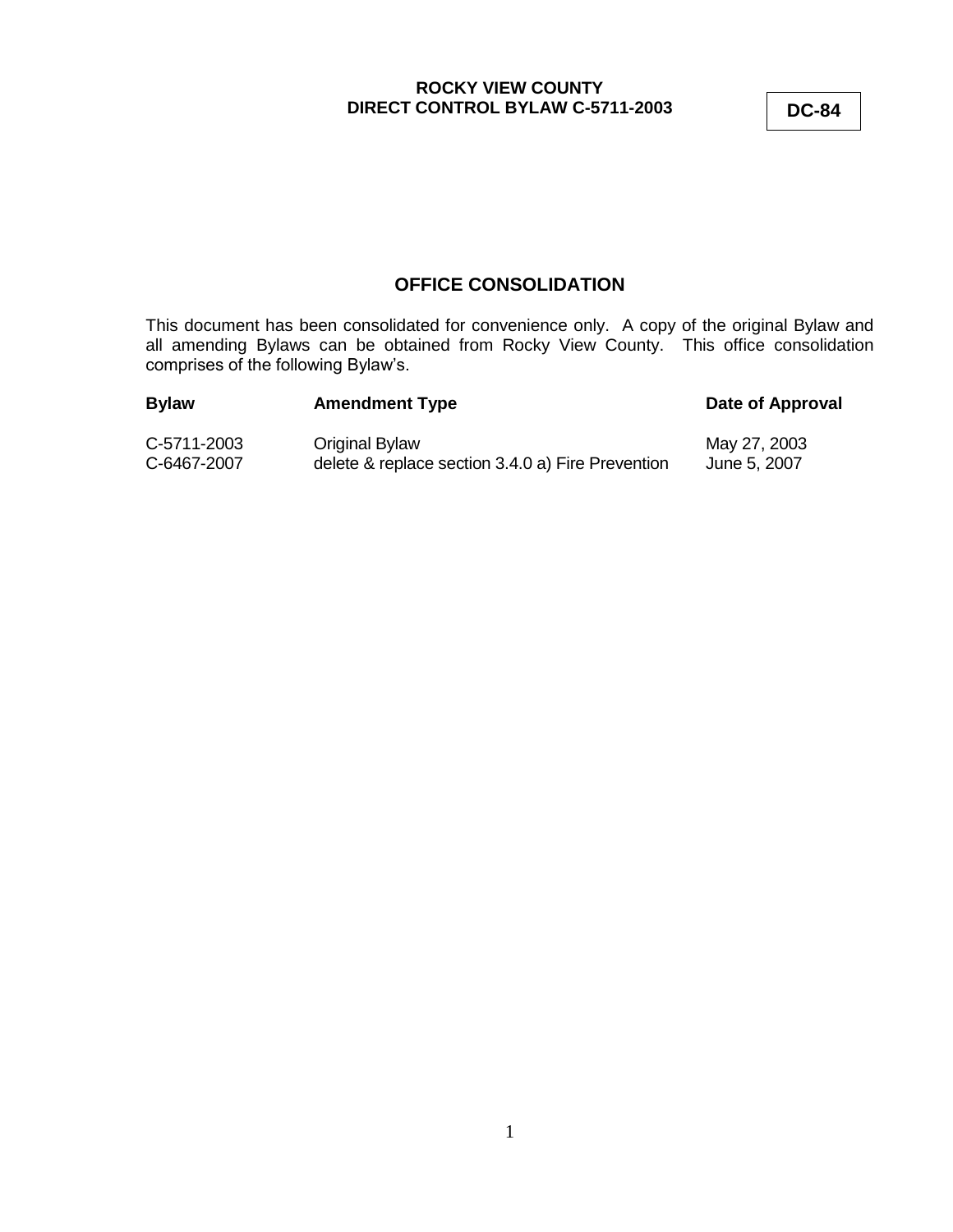**DC-84**

# **DIRECT CONTROL BYLAW REGULATIONS**

That the special regulations of the Direct Control District (DC) are as follows:

- 1.0 General Regulations
- 2.0 Land use Regulations
- 3.0 Development Regulations
- 4.0 Definitions

## **1.0.0 GENERAL REGULATIONS**

- 1.1.0 The Development Authority shall consider and decide on applications for Development Permits for those uses which are listed by this Bylaw provided the provisions of same are satisfactory to the Municipality, except where specifically noted that Council approval is required.
- 1.2.0 All development upon the lands shall be in accordance with the plans and specifications submitted pursuant to this bylaw and all licenses, permits and approvals pertaining to the lands.
- 1.3.0 No development of the Lands shall be permitted without and until the Applicant has prepared and submitted a Storm Water Management Plan in form and substance satisfactory to each of the Municipality and Alberta Environment.
- 1.4.0 Unless specifically provided for in this Bylaw, the land use regulations contained in Parts 1, 2 and 3 of the Land Use Bylaw C-4841-97 as amended apply.
- 1.5.0 No development of the Lands shall be permitted without community consultation in the form of an open house advertised in the local municipal contract newspaper.

## **2.0.0 LAND USE REGULATIONS**

2.1.0 Purpose and Intent

The purpose and intent of this District is to provide for a buried treated water reservoir and future pumping station including all associated underground pipelines.

- 2.2.0 List of Uses
	- 2.2.1 Buried treated water reservoir and pumping station.
	- 2.2.2 Water Distribution Lines
	- 2.2.3 Accessory Buildings
	- 2.2.4 Fencing
	- 2.2.4 Landscaping
	- 2.2.5 Retention/detention ponds and ancillary equipment if required
	- 2.2.6 Outdoor Participant Recreation Services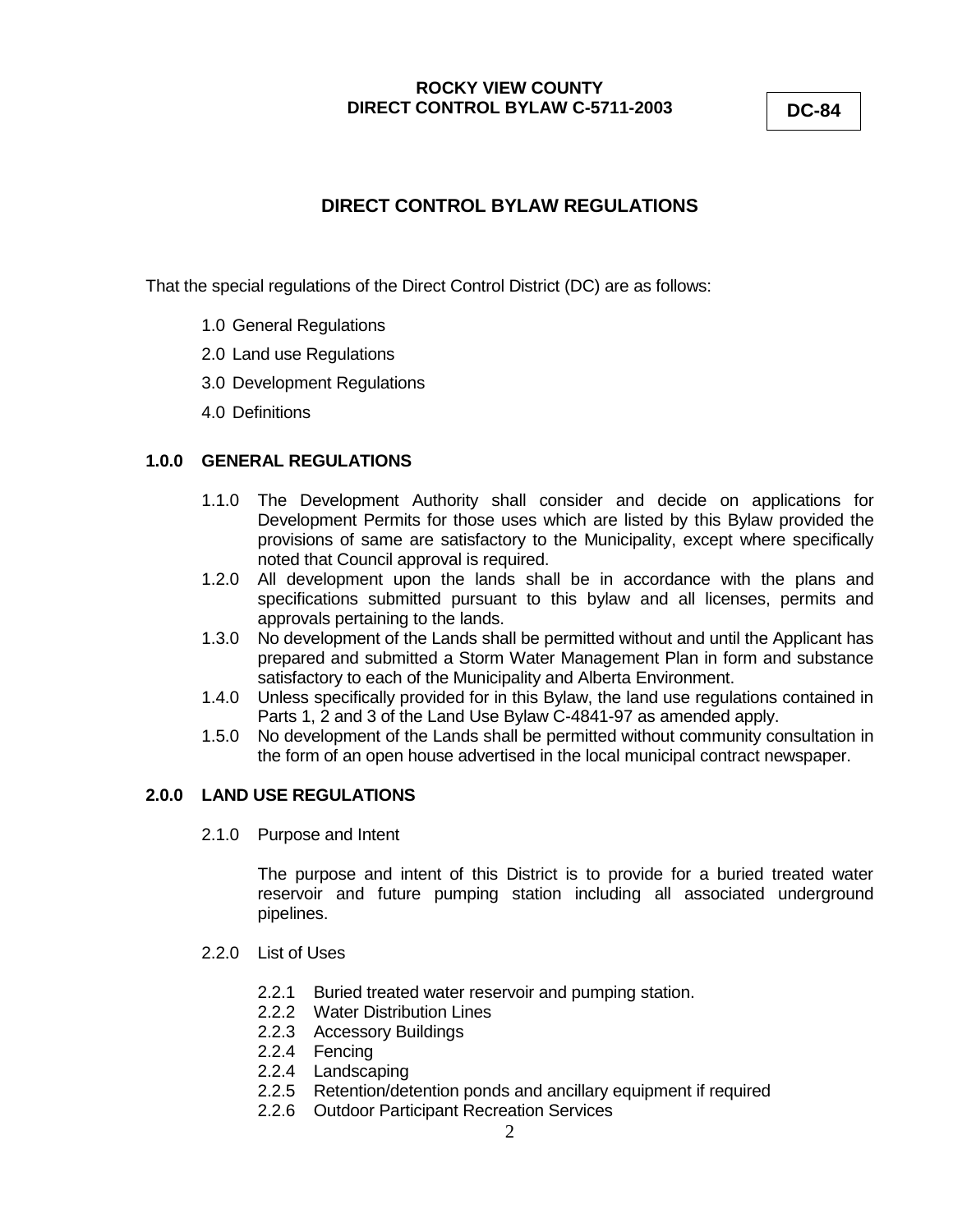**DC-84**

#### **3.0.0 DEVELOPMENT REGULATIONS**

In addition to the regulations referenced by 1.0.0 and 2.0.0 herein, the following regulations shall apply to this District:

- 3.1.0 Application Procedure Development Permits
	- a) detailed reports prepared by qualified professionals outlining the projected method of managing, controlling or mitigating any adverse effects resulting from noise, dust, or drainage from or into the site, access to/from municipal roads and/or adjacent lands, including the submission of baseline or benchmark data against which future measurements and analysis can be compared and Biophysical Impact Assessment to identify biological and historical resources;
	- b) the Developer has prepared and submitted a Stormwater Management Plan prepared by a qualified Professional Engineer licensed to practice in the Province of Alberta in a form and substance satisfactory to the Municipality and/or Alberta Environment.
	- c) All necessary easements and rights-of-way related to the supply and distribution of potable water has been approved by the Municipality.
	- d) Notwithstanding any other clause in this Bylaw, the Municipality may issue a Development Permit for striping and grading of the site provided the developer has complied with Section 3.1.0(b) of this Bylaw, and provided a Letter of Credit is submitted satisfactory to the Municipality to provide for the reclamation of the site.
	- e) such other information as required herein.
- 3.2.0 Minimum Requirements
	- a) Minimum setback for structures from all property lines shall be 5 metres.
- 3.3.0 Landscaping and Fencing
	- a) Landscaping and fencing shall be conditions of the Development Permit including a planting and maintenance program for the purpose of enhancing the visual appearance, and shall include outdoor participant recreation services and security/safety aspect of the development, in accordance with Section 26 of the Land Use Bylaw.
- 3.4.0 Fire Prevention
	- a) The Developer will provide the necessary infrastructure to supply water to the Fire Department, for the purposes of fire protection within the boundaries of the Municipal District of Rocky View No. 44, to the satisfaction of the Municipal District of Rocky View No. 44..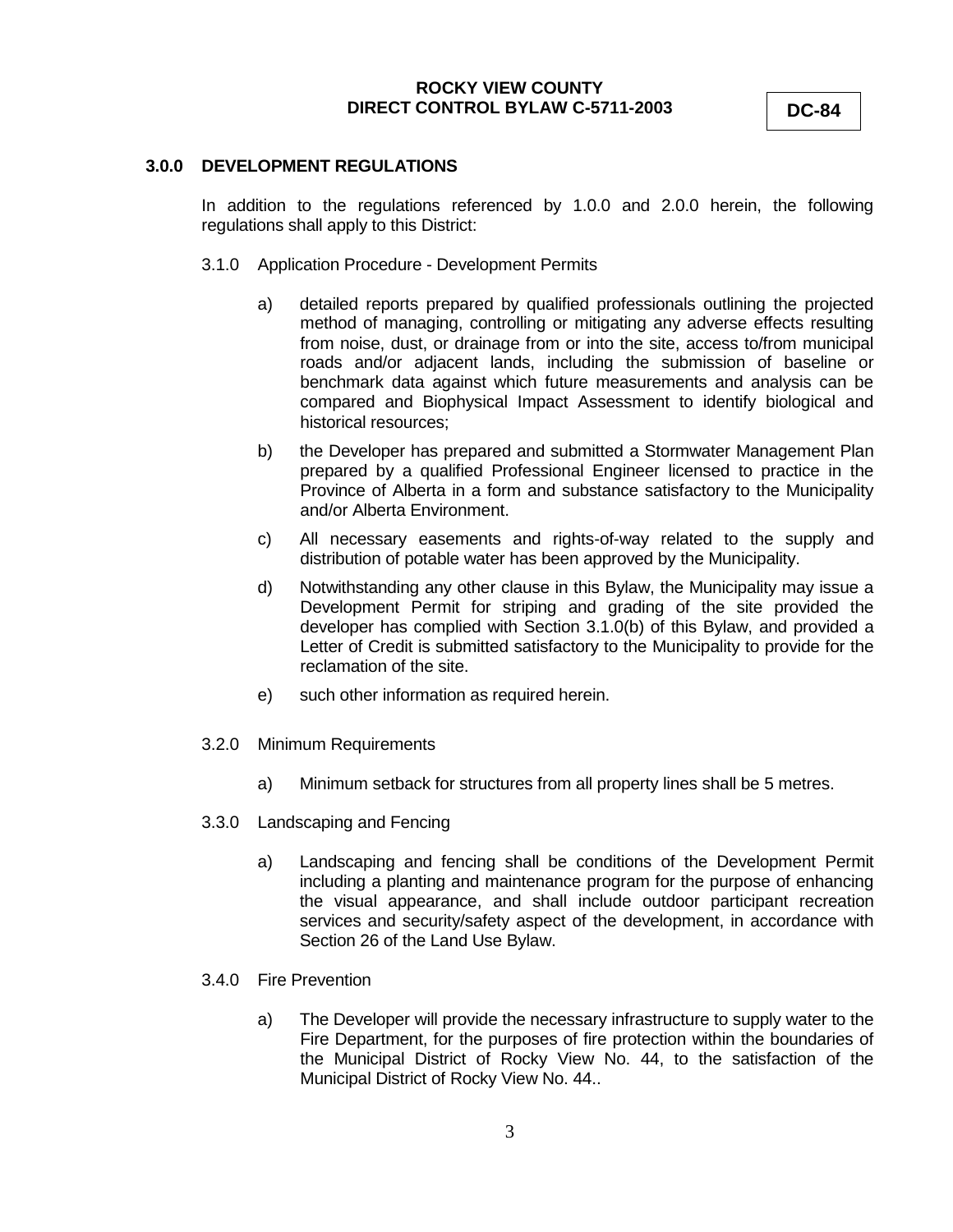**DC-84**

- b) The Developer must ensure Fire Department access to the infrastructure and system.
- 3.5.0 Construction Management
	- a) The Developer has prepared a Construction Management Plan, including interim stormwater management measures, in form and substance satisfactory to the Municipality, including the upgrading and maintenance of Artists View Drive from Old Banff Coach Road to the most northerly access location, and the hours of operation during construction;
- 3.6.0 Development Agreement
	- a) The Developer will enter into a Development Agreement respecting provision of the upgrading of Artists View Drive from Banff Coach Road to the most northerly access location.

#### **4.0.0 DEFINITIONS**

- 4.1.0 **Adjacent Land**  means land or a portion of land that is contiguous to the parcel of land that is subject to a development application and includes land or a portion of land that would be contiguous if not for a public roadway, primary highway, river or stream, or reserve lot.
- 4.2.0 **Applicant** means the registered owner of the land or his or her representative or agent certified as such.
- 4.3.0 **Stormwater Management Plan** means that Plan prepared and submitted in accordance with Article 3.1.1(e) of this Bylaw.
- 4.4.0 Terms not defined herein have the same meaning as defined in Section 9.0.0 of the Land Use Bylaw C-4841-97.